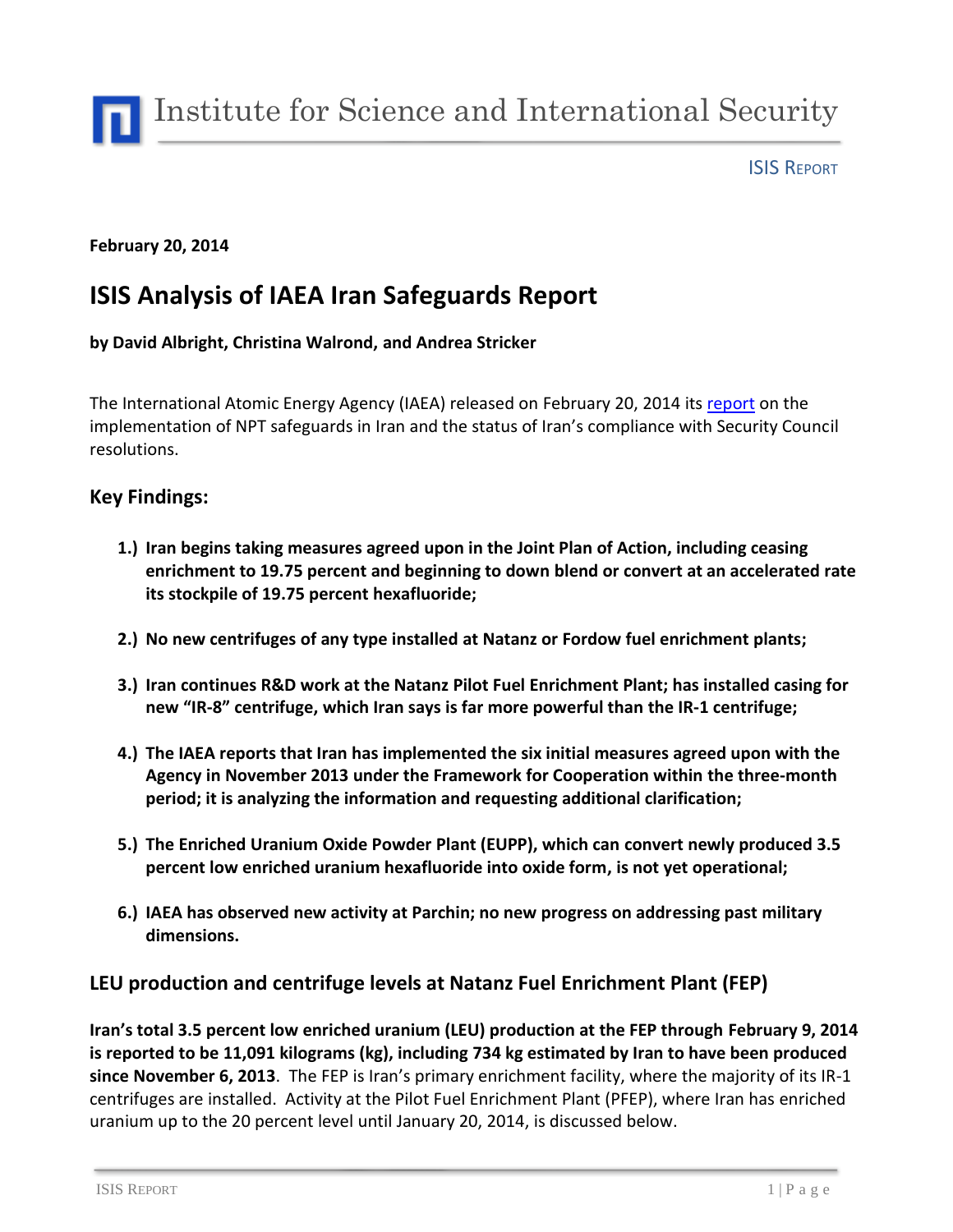**The average production of 3.5 percent LEU at the FEP rose slightly from the past reporting period to approximately 235 kg per month from approximately 230 kg per month of LEU hexafluoride. However, this rate is consistent with Iran's production during the majority of 2013.**

Since November 10, 2013, Iran has had 90 IR-1 centrifuge cascades fully installed for a total of 15,420 IR-1 centrifuges, the same as the last reporting period. Iran increased the number of cascades enriching by two cascades since the previous reporting period for a total of 54 cascades of approximately 9,166 centrifuge enriching. Iran fed 8,345 kg of natural uranium hexafluoride into the cascades at the FEP, which is consistent with Iran's feed rate throughout much of 2013. Iran's centrifuge performance at the FEP can also be evaluated in terms of separative work units (swu). ISIS derives this value from the declared LEU production. In the most recent reporting period, the LEU is taken as on average as being 3.5 percent enriched, and the waste is assumed to have on average a tails assay of 0.4 percent. The IAEA did not provide updated concentrations in this report, but these older numbers are used, based on interviews with knowledgeable senior officials close to the IAEA. Using standard idealized enrichment calculations, 734 kg of LEU translates to 1,805 kg of swu, or 19 kg swu/day. On an annualized basis, this is about 6,863 kg swu per year (see Figure 6). These numbers are consistent overall with the FEP's operation throughout 2013.

The average swu/centrifuge-year for this period remained consistent with performance at the FEP throughout 2012 at 0.76 swu/centrifuge-year. However, for most of 2010, this value was about 0.9 kg U swu per year per centrifuge (see Table 1, which lists these values on a quarterly basis since the FEP started operation, and Figure 6, which displays this data graphically). This consistently lower enrichment output likely indicates that Iran is continuing to have trouble with the IR-1 centrifuges installed at the FEP. Although reports are that fewer IR-1 centrifuges are breaking at the FEP.

# **Installation of Advanced Centrifuges at Natanz Fuel Enrichment Plant**

In a letter dated January 23, 2013, Iran informed the IAEA that its advanced, carbon fiber-based centrifuge, designated the IR-2m, "will be used" in one of the modules of Production Hall A. This statement is being widely interpreted as Iran announcing that it intended to install about 3,000 IR-2m centrifuges, which is the normal deployment in a module. Under the Joint Plan of Action, Iran agreed to halt installation of any additional centrifuges and to not begin enriching in new any new machines.

On February 10, 2014, IAEA inspectors observed that Iran had made no changes since the previous reporting period, and that there were six cascades fully installed and placed under vacuum and Iran had partially installed one cascade, for a total of 1,008 IR-2m centrifuges. The IAEA also reports that Iran completed "preparatory installation work" for an additional 12 cascades of IR-2m centrifuges. Iran had not begun enriching in any of these cascades. Figure 7 tracks the IR-2m installation at the FEP.

# **Advanced Centrifuges at Natanz Pilot Fuel Enrichment Plant (PFEP): New "IR-8" Centrifuge Casing Installed; Iran Downblending 20 Percent LEU**

Iran is not precluded from continuing its centrifuge R&D activities under the Joint Plan of Action, although it cannot feed uranium hexafluoride into any centrifuges that had not been fed with UF6 as of November 2013. Four out of six cascades at the pilot plant are dedicated to this on-going research and development (R&D).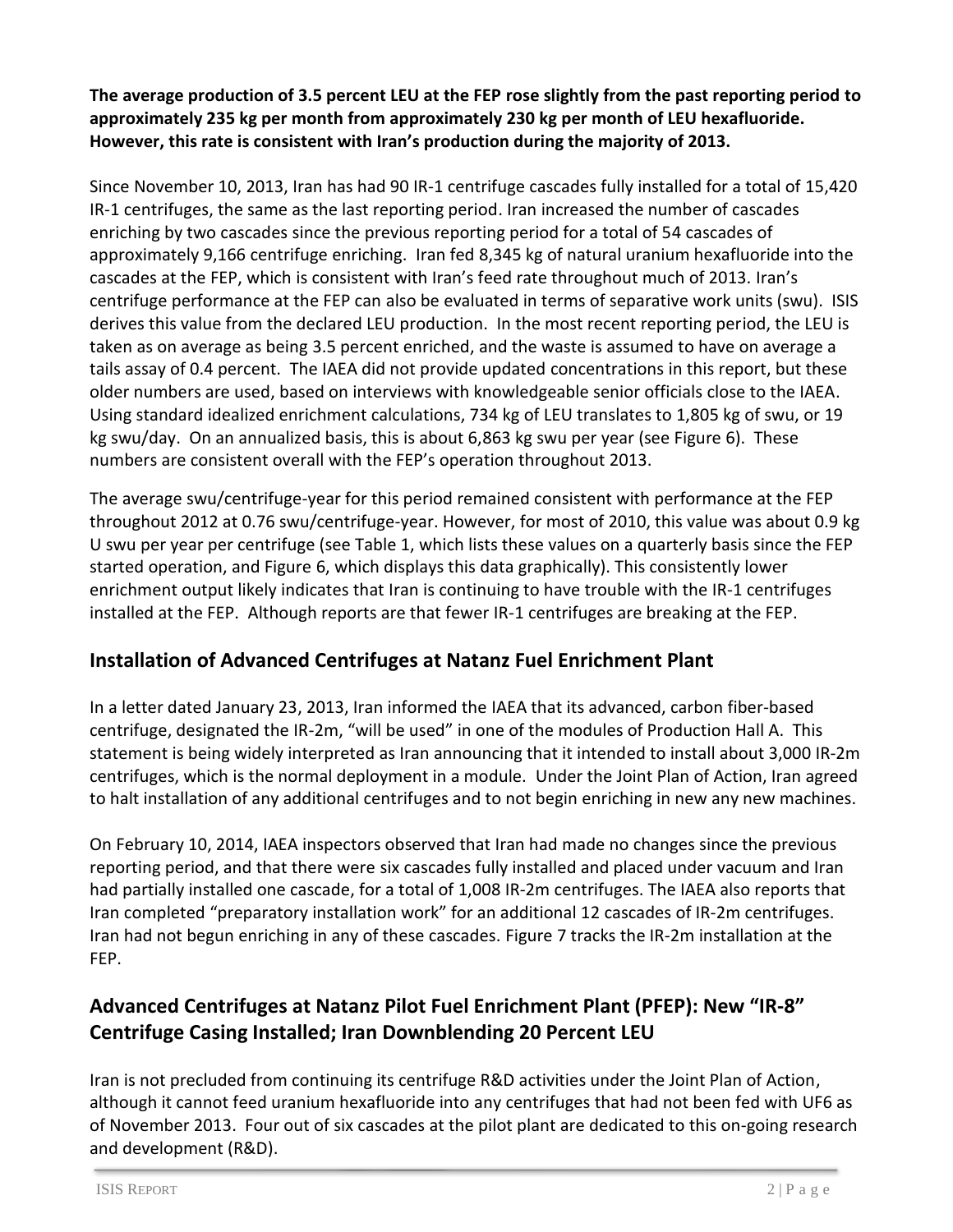They are cascades 2, 3, 4 and 5. As of February 15, 2014, there were:

In Cascade 2: 11 IR-4 centrifuges (down from 14 on November 3, 2013, 17 on August 12, 2013, 19 on May 14, 2013, and 29 on February 19, 2013); 7 IR-6 centrifuges (down from 13 on November 3, 2013, which was up from 12 on August 12, 2013, down from 14 on May 14 2013, and up from six on February 19, 2013); 1 IR-6s centrifuge (same as November 3, 2013, down from 8 on August 12, 2013, 3 on May 14, 2013 and two on February 19, 2013); and one IR-5 centrifuge (same as previous report);

In Cascade 3: 14 IR-1 (2 IR-2m centrifuges removed since November 2013 report);

In Cascade 4: 164 IR-4 centrifuges, same as in the past year;

In Cascade 5: 162 IR-2m centrifuges, same as in the past year.

Since the previous report, Iran has fed intermittently natural uranium hexafluoride into IR-1, IR-2m, IR-4, and IR-6 centrifuges, into the single machines and sometimes into cascades of various sizes and types of centrifuges. It has not yet fed the single installed IR-5 centrifuge with UF6, and under the interim arrangement, cannot do so during the JPA period. On December 4, 2013, Iran provided the IAEA with an updated Design Inventory Questionnaire (DIQ) which informed it of its intention to install a single "new centrifuge" called the IR-8. Since then, Iran has installed a new casing that is not connected. Iran has committed not to feed this centrifuge with uranium hexafluoride.

Between October 26, 2013 and February 9, 2014, Iran had fed a total of 430.1 kg of natural UF6 into the centrifuges in the R&D area, but continued to recombine the enriched product and depleted tails**.** 

### **19.75 percent LEU production at the Natanz pilot plant: Halted on January 20; Iran downblending its 19.75 percent stock**

From February 2010 to January 2014, Iran has designated two, tandem cascades at the smaller, above-ground Pilot Fuel Enrichment Plant for the production of LEU enriched to nearly 20 percent uranium-235, ostensibly for the Tehran Research Reactor. One of these cascades enriches from 3.5 percent LEU to almost 20 percent LEU, while the second one takes the tails from the first and outputs roughly 10 percent LEU and a tails of natural uranium. The ten percent material is fed into the first cascade in addition to 3.5 percent LEU. This process allows Iran to more efficiently use its 3.5 percent LEU stock. **Per its agreement with the P5+1, Iran ceased production of 19.75 percent enriched uranium in these cascades and began producing 3.5 percent enriched uranium as of January 20, 2014.**

Between October 26, 2013 and January 20, 2014, 90 kg of 3.5 percent low enriched uranium in the form of uranium hexafluoride was introduced into the two, interconnected cascades. Iran withdrew from the tandem cascades a total of 13 kg of nearly 20 percent LEU hexafluoride during this reporting period. This rate, approximately 4.6 kg per month, represents a slight decrease of 0.35 kg per month from previous reporting periods. **In total, Iran has fed 1,631 kg of 3.5% LEU to produce 202 kg of 19.75% uranium since the beginning of operations in February 2010.**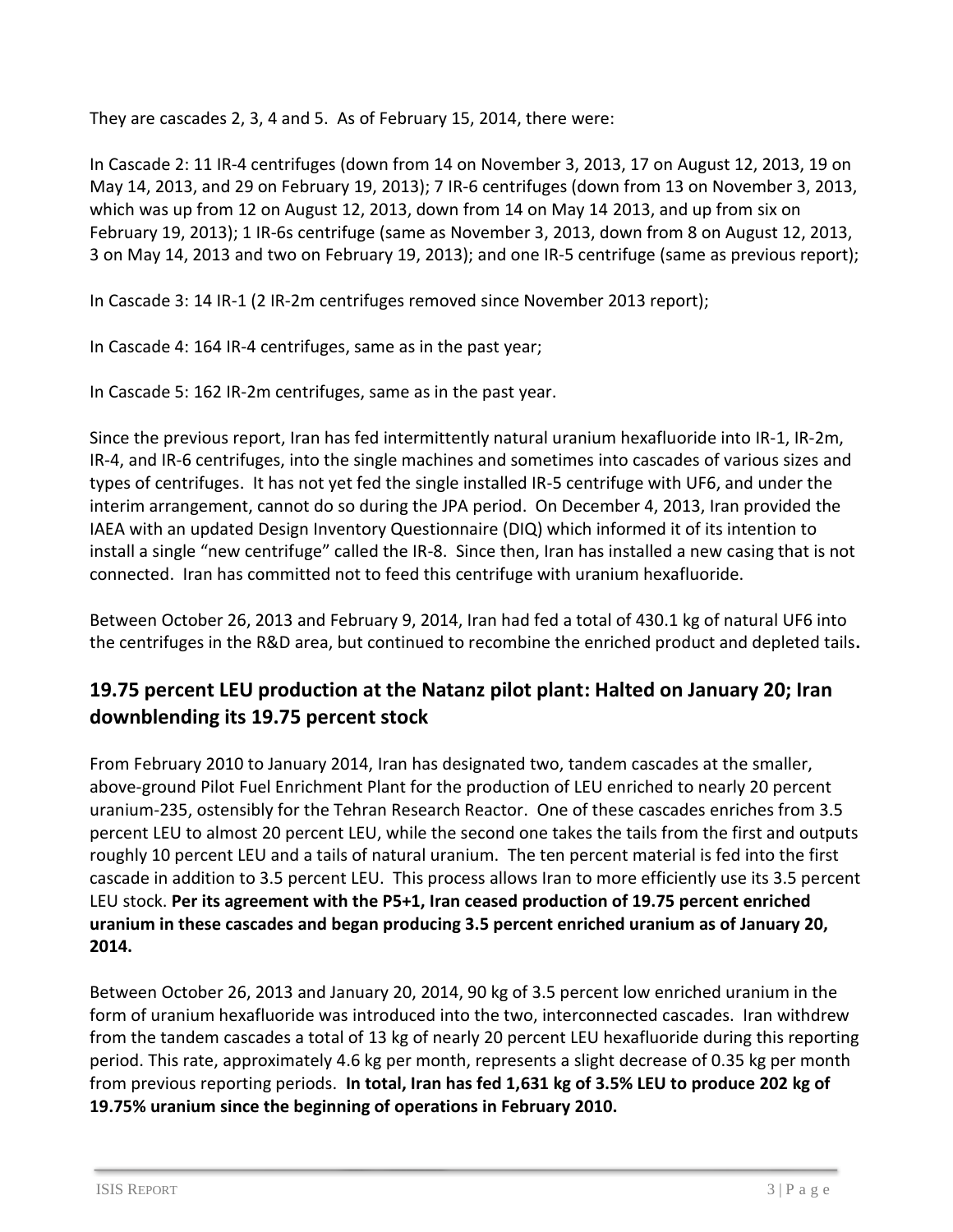As of January 21, 2014, the IAEA reports that Iran began enriching to 3.5 percent in the cascades previously designated for 19.75 percent enrichment. Between January 21 and February 9, Iran had fed 35 kg to produce 4.1 kg of LEU enriched up to 5 percent U-235.

**On January 20, 2013, in line with its commitment in the JPA, Iran began down blending some of its inventory of UF6 enriched to 20 percent U-235. As of February 9, 2014, it had down blended 22.9 kg of the material to produce UF6, enriched to no more than 5 percent U-235.** Assuming a target of 3.5 percent enriched uranium and a blend stock of natural uranium, Iran likely produced roughly 160 kg 3.5 percent enriched uranium from this material.

# **Fordow Fuel Enrichment Plant (FFEP)**

The Fordow site has two enrichment halls, Units 1 and 2, which are currently each designed to hold 8 cascades of 174 IR-1 centrifuges. Iran is continuing to operate the four cascades of 174 IR-1 centrifuges each in two, tandem sets to produce 19.75 percent LEU in a total of 696 enriching centrifuges, the same number of centrifuges enriching as was reported in the August, May, and February 2013 reports as well as the November, August, and May 2012 safeguards reports. In compliance with the Joint Plan of Action, Iran stopped enriching to 19.75 percent in these cascades and began enriching to no greater than 5 percent LEU hexafluoride.

**The Fordow facility remains nearly fully outfitted with centrifuges, though Iran has not increased the number of centrifuges enriching in five reporting periods.** Figure 11 displays the number of centrifuges enriching and installed at the FFEP graphically.

Between November 2, 2013 and January 20, 2014, the two sets of tandem cascades produced approximately 24.5 kg of 19.75 percent enriched uranium at a combined average rate of 9.4 kg of 19.75 percent LEU hexafluoride per month. This represents a slight decrease in the average rate since the previous reporting period.

As of January 21, 2014, the IAEA reports that Iran began enriching to 3.5 percent in the cascades previously designated for 19.75 percent enrichment. Between January 21 and February 9, Iran had fed 144 kg of natural uranium hexafluoride to produce approximately 16 kg of LEU enriched up to 5 percent U-235. The IAEA reports that Iran updated the facility's Design Information Questionnaire on February 8 as it "had taken measures due to change in level of enrichment and that the measures are temporarily taken during the first step implementation of the JPA."

### **Production of Near 20 Percent Uranium Oxide**

Iran reported in the August 2012 report that it began feeding its 19.75 percent uranium hexafluoride into the Fuel Plate Fabrication Plant at Esfahan. As of February 16, 2014, Iran had fed a total of 262.7 kg of 19.75 percent enriched uranium hexafluoride into the process at Esfahan to produce  $U_3O_8$ containing about 120.6 kg of enriched uranium (uranium mass). The 262.7 kg of near 20 percent LEU hexafluoride contains about 175 kg of enriched uranium (uranium mass). The IAEA verified 36.8 kilograms of uranium in liquid or solid scrap form. Thus, approximately 17.7 kg of enriched uranium remain held up in the process or in different forms.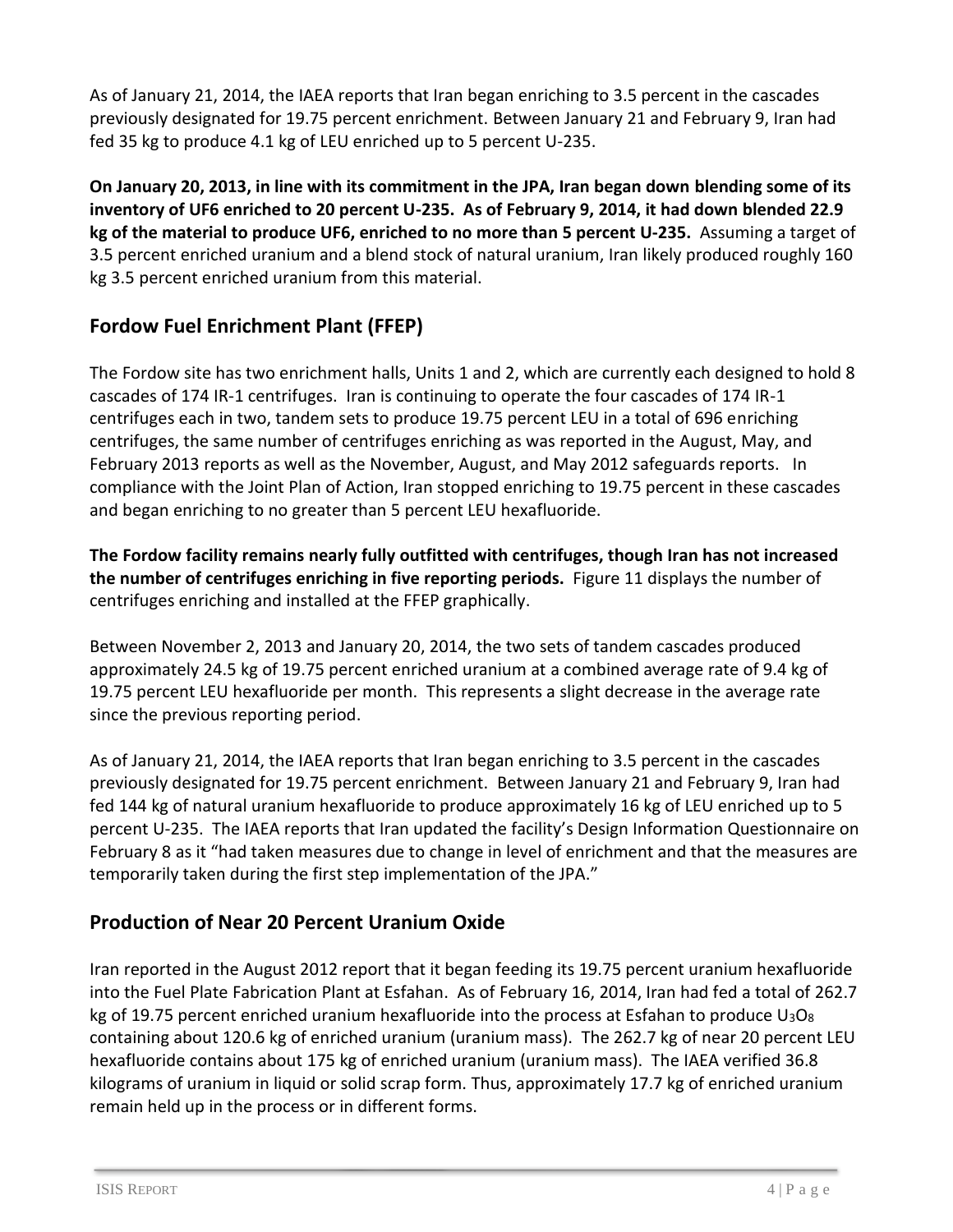The IAEA also reports that as of February 15, 2014, Iran had produced 28 test plates (including 4 natural uranium text plates), standard fuel elements, and test assemblies for the Tehran Research Reactor (TRR) plus seven control fuel elements (for simplicity, the following text refers to the fuel simply as "elements"). The IAEA resumed its publication of additional data in annexes to its report. From this data, the 31 fuel elements contain 33.1 kilograms of near 20 percent LEU (U-mass). Of the total amount of 175 kg of near 20 percent LEU (uranium mass) sent for conversion, about 20 percent has been made into fuel assemblies for the TRR.

# **Taking Stock**

Iran has produced a total of 11,111 kilograms of 3.5 percent LEU hexafluoride. About 3,437 kilograms have been used to make the 19.75 percent LEU hexafluoride. Across its three centrifuge facilities, it has installed 18,458 IR-1 centrifuges and 1,008 IR-2m centrifuges. Figure 7 shows IR-2m trends in Iran, and Figure 8 shows historical cumulative IR-1 centrifuge trends in Iran.

**Combined, the PFEP at Natanz and the FFEP have produced 448 kg of 19.75 percent uranium, though Iran ceased production of this material on January 20, 2014.** Figure 9 represents the cumulative production of 19.75 percent enriched uranium in Iran. The total average monthly production of 19.75 percent LEU hexafluoride during the most recent period fell slightly from approximately 15 kilograms per month to approximately 14 kilograms per month of 19.75 percent LEU hexafluoride.

Of the 448 kg of near 20 percent LEU, according to the IAEA's May 2012 report, Iran had down blended 1.6 kilograms of 19.75 percent LEU hexafluoride into LEU enriched to less than five percent. Between December 17, 2011 and February 16, 2014 the IAEA reported that Iran fed into the process line at the Fuel Plate Fabrication Plant at Esfahan 262.7 kilograms of uranium hexafluoride enriched up to 20 percent uranium-235, or 175 kilograms of uranium, and it produced 120.6 kilograms of near 20 percent enriched uranium in the form of  $U_3O_8$  powder (U-mass). Using this material, Iran has manufactured 31 TRR fuel elements. In total, Iran had a stock of 161 kg of near 20 percent LEU hexafluoride, down approximately 35 kg from the last IAEA report. **Table 2 summarizes these findings. It should be noted that Iran retains a large total stock of near 20 percent LEU.**

Iran has achieved varying rates of separative work in the IR-1 centrifuge at its enrichment plants. Although Iran continues to install and enrich in additional centrifuges at the FEP, the enrichment output measured in swu/centrifuge-year at this plant has varied and declined overall. The separative work achieved at both the PFEP and FFEP indicates that Iran used tandem cascades to enrich to 19.75 percent comparably and effectively. During this reporting period, the FFEP achieved 0.89 swu/centrifuge-year, a decrease from the previous reporting period's 1 swu/centrifuge-year, and the PFEP cascades achieved 0.92 swu/centrifuge-year, another slight decrease. Table 3 compares the enrichment output at the FEP, PFEP, and FFEP.

### **Arak IR-40 Reactor and Heavy Water Production Plant**

The IAEA reports that Iran has produced 100 tonnes of reactor-grade heavy water at the Heavy Water Production Plant (HWPP) since production began in 2006. As of the last report, Iran claimed it had produced 90 tonnes and needed 100 tonnes to have sufficient heavy water for the commissioning of the IR-40 reactor.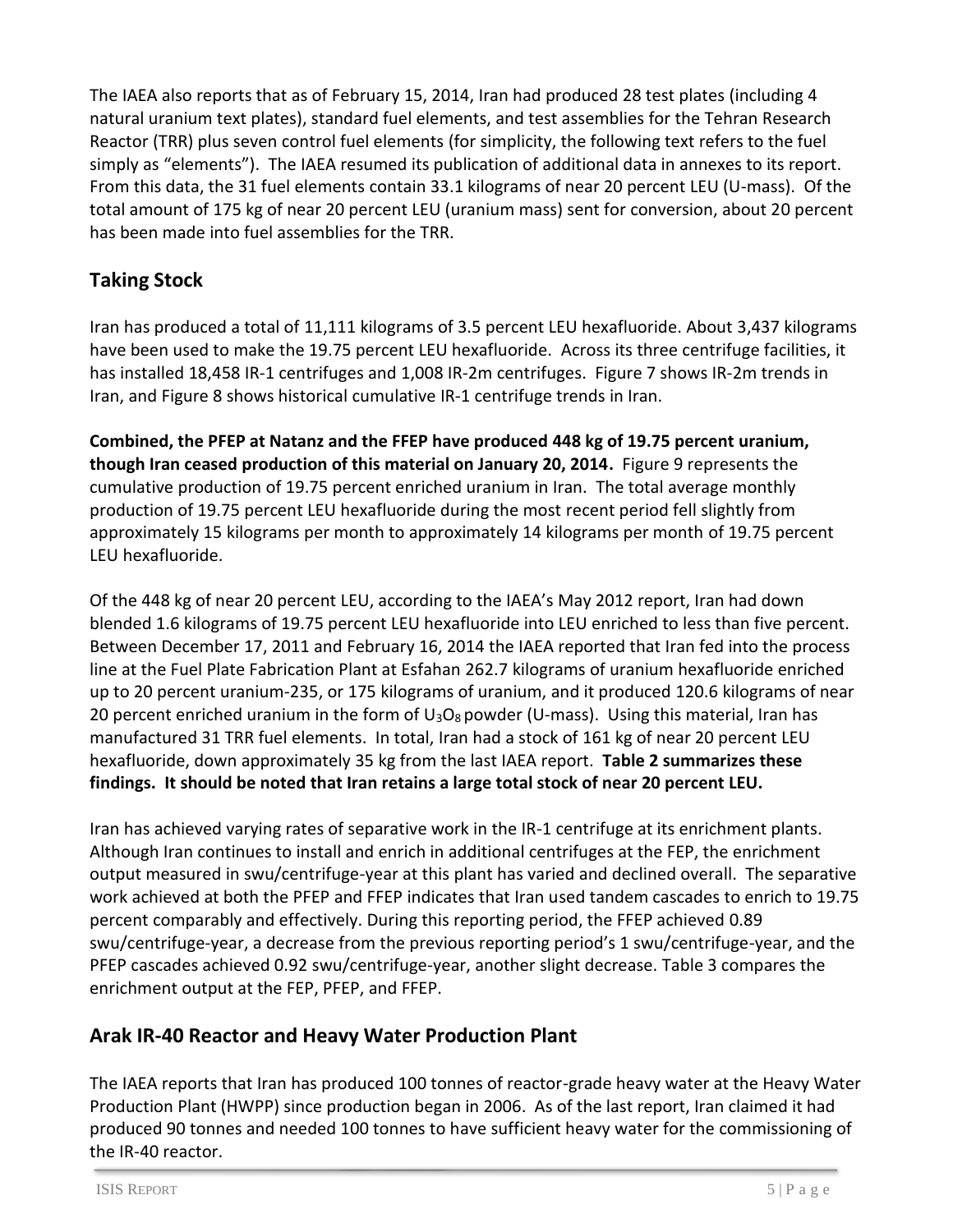According to a February 12, 2014 DIV at the IR-40 reactor, Iran has not installed any major components at the IR-40 reactor since the previous report, which in line with its obligations under the Joint Plan of Action. **As of January 20, 2014, the date which the JPA took effect, Iran "had ceased production of nuclear fuel assemblies for the IR-40 Reactor."**

Toward implementation of the Iran/IAEA Framework for Cooperation, or six initial steps toward resolving the Iran nuclear file, Iran provided the IAEA managed access and information about the IR-40 reactor on December 8, 2013 and it provided an updated Design Inventory Questionnaire (DIQ). In the next seven practical measures agreed with the Agency, to be carried out by May 15, 2014, Iran has pledged to take steps "to agree with the Agency on the conclusion of a Safeguards Approach for the IR-40 Reactor."

#### **Iran implementing the Joint Plan of Action as agreed with P5+1**

Iran is carrying out the "voluntary measures" agreed in the P5+1/Iran Joint Plan of Action on November 24, 2013, which became effective on January 20, 2014 and lasts for a duration of six months. The IAEA is monitoring and verifying those implementation steps. The report's Annex III lists the steps thus far carried out. Many of these measures' implementation have been discussed above and ISIS will report in later assessments on any significant developments warranting further scrutiny. **Of note, Iran is providing "managed access to centrifuge assembly workshops, centrifuge rotor production workshops and storage facilities, and provided information thereon."** In a February 12 letter, **Iran also provided the Agency with "an inventory of centrifuge rotor assembles to be used to replace those centrifuges that fail."** 

Iran Is continuing to construct the Enriched Uranium Oxide Powder Plant (EUPP) for the conversion of UF6 enriched up to 5% U-235 into oxide and, therefore, has yet to begin converting to oxide UF6 "newly enriched" up to 5% U-235. Iran committed to convert all such newly enriched uranium into oxide form by the end of the six-month JPA period. On February 10, 2014, the IAEA conducted a design information verification at the EUPP during which it confirmed that the facility had yet to commence operation. In a letter dated February 14, 2014, the IAEA requested that Iran provide an updated operational schedule for the commissioning of EUPP. Iran has yet to reply.

# **Iran has implemented Framework for Cooperation's six initial measures as agreed with IAEA; will implement next seven practical measures by May 15, 2014**

The IAEA reports that Iran has implemented the six initial measures agreed upon with the Agency in November 2013 under the Framework for Cooperation within the three-month period, is analyzing the information, and is requesting additional clarification. **Notably, Iran has sited five potential locations for additional enrichment facilities and provided information relevant to the IAEA's concerns about uranium laser enrichment (a follow-on ISIS report will assess these statements).** Its actions include, in relation to each commitment:

1. *Providing mutually agreed relevant information and managed access to the Gchine mine in Bandar Abbas:* Iran has provided information and access to the Ghine uranium ore mine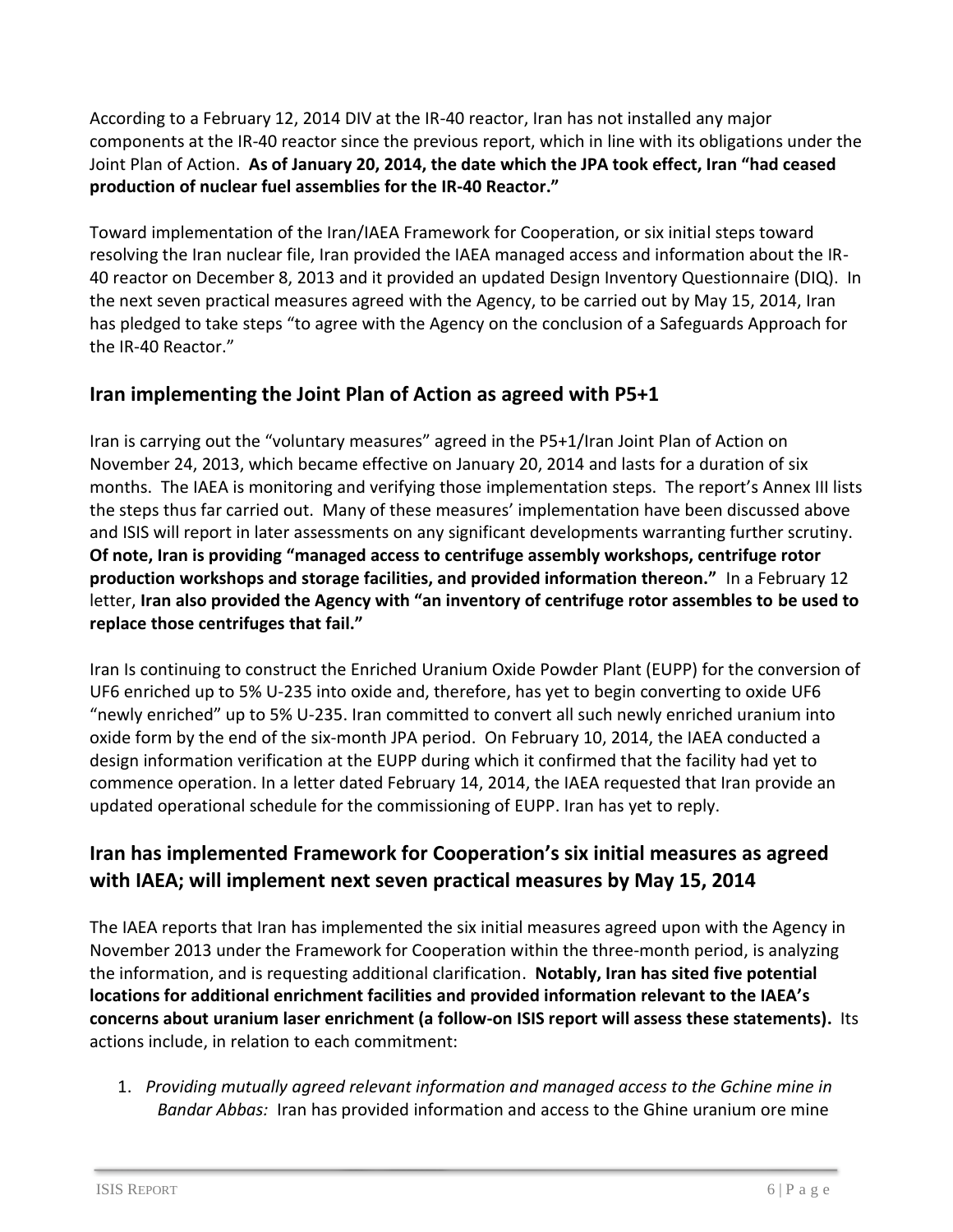near Bandar Abbas and information on production and shipping of uranium ore concentrate (UOC);

- 2. *Providing mutually agreed relevant information and managed access to the Heavy Water Production Plant:* Iran has provided information and access to the Heavy Water Production Plant at Arak and an updated DIQ;
- 3. *Providing information on all new research reactors*: Iran informed the IAEA that a "10-MW (megawatt) light pool type research reactor with 20% enriched uranium oxide fuel, is planned to be constructed in order to fulfill the national demand…" and the site "selection process is still in its preliminary stages;"
- 4. *Providing information with regard to the identification of 16 sites designated for the construction of nuclear power plants:* Iran informed the IAEA it had begun to identify "candidate areas" for new nuclear power plants and provided a list of the 16 preferred candidate areas;
- *5. Clarification of the announcement made by Iran regarding plans to build ten additional enrichment facilities:* **Iran notified the IAEA that it had made preliminary site selections for five new enrichment facilities but had not finalized them**, and that "successful development of new type of gas centrifuge machines" had "provided the timing flexibility before conducting next steps**." It also stated it would not build additional enrichment sites during the six-month JPA time period**; and
- 6. *Further clarification of the announcement made by Iran with respect to laser enrichment technology:* **Iran stated that its announcement was related to past R&D experiences in the field of laser enrichment which ended in 2003 and since then "there had not been any especially designed or prepared systems, equipment and components for use in laserbased enrichment plants in Iran."**

# **No Additional Progress on Possible Military Dimensions; Activity Observed at Parchin**

The IAEA reports no additional progress on Iran addressing allegations of past military nuclear work. The IAEA underlines Iran's agreement under the next seven practical measures under the Framework for Cooperation to provide "information and explanations for the Agency to assess Iran's stated need or application for the development of Exploding Bridge Wire detonators." It notes that Iran has pledged to cooperate further on addressing the past and present issues over its alleged military nuclear programs, including providing information about the foreign expert alleged to have assisted Iran on high explosives related to the development of nuclear weapons and provide access to a "location of interest" (the former site of the containment vessel for the experiments) at the Parchin site where these alleged experiments may have been carried out. Iran has taken steps to sanitize the site, observed in [ISIS satellite imagery reports](http://isis-online.org/isis-reports/imagery/category/iran/), which "seriously undermine[s]" the IAEA's ability to verify activities at the site. **The IAEA has observed in satellite imagery since the previous report "what appears to be possible building material and debris at the location of interest."**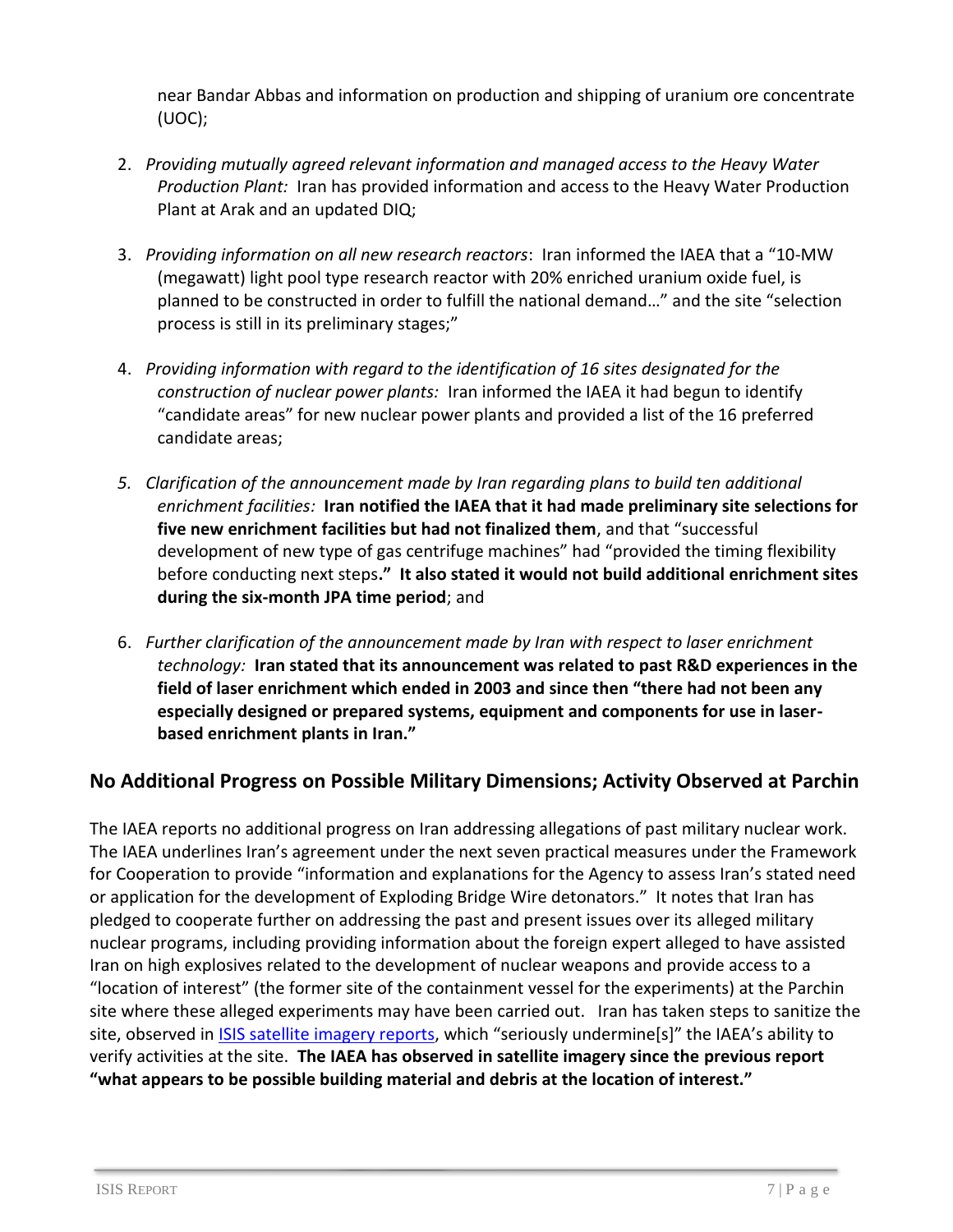**Figure 1: IR-1 Centrifuge Trends at Natanz\*\***



\*\* The dark green bar represents the number of IR-1 centrifuges enriching, while the light green represents the number of IR-1 centrifuges installed but not enriching. The sum of the two represent the total number of IR-1 centrifuges installed at the FEP.

**Figure 2: Uranium Hexafluoride Feed at the Natanz FEP**

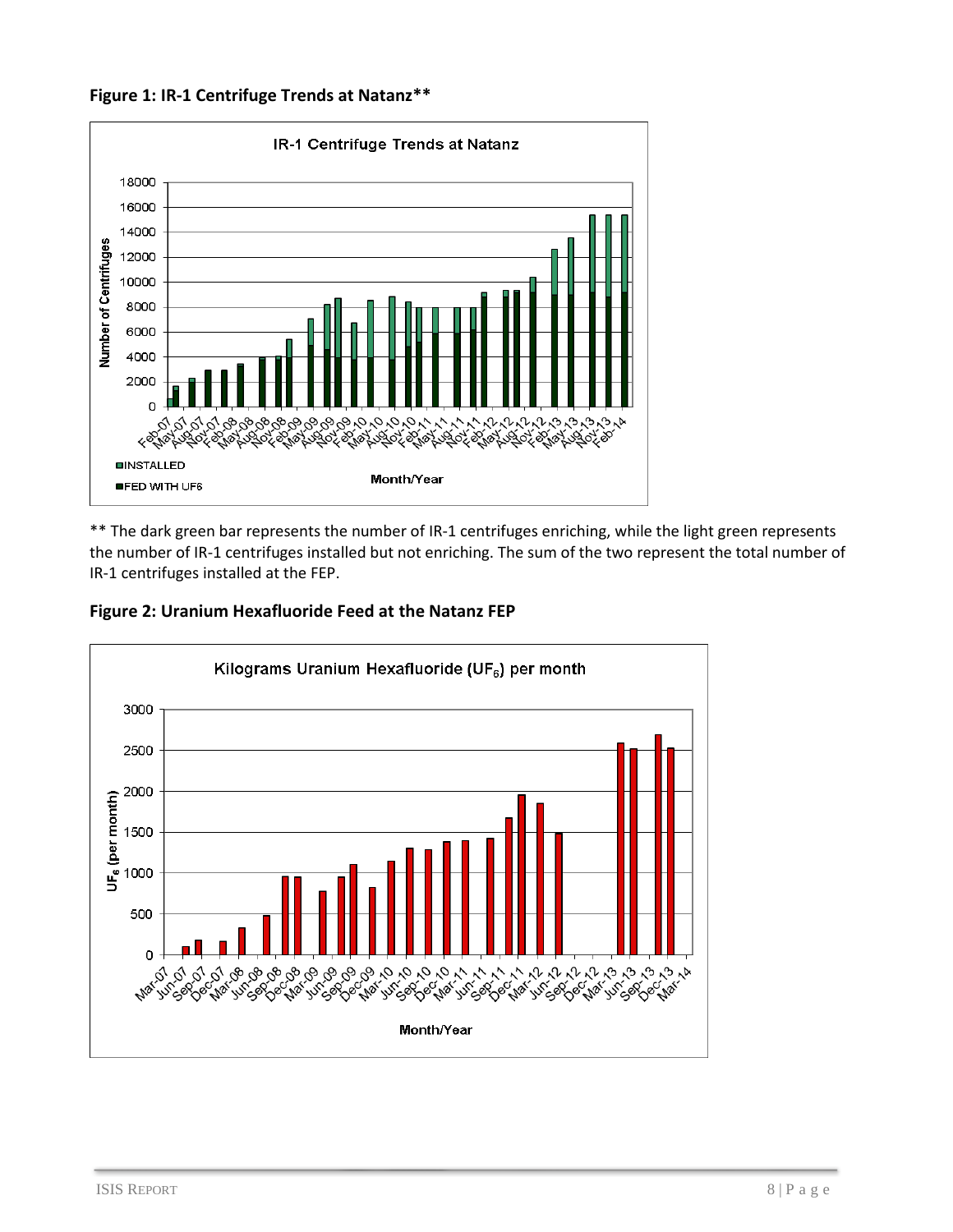

**Figure 3: LEU Production (kilograms uranium hexafluoride per month) at Natanz**

#### **Figure 4: Overall Trends at Natanz**

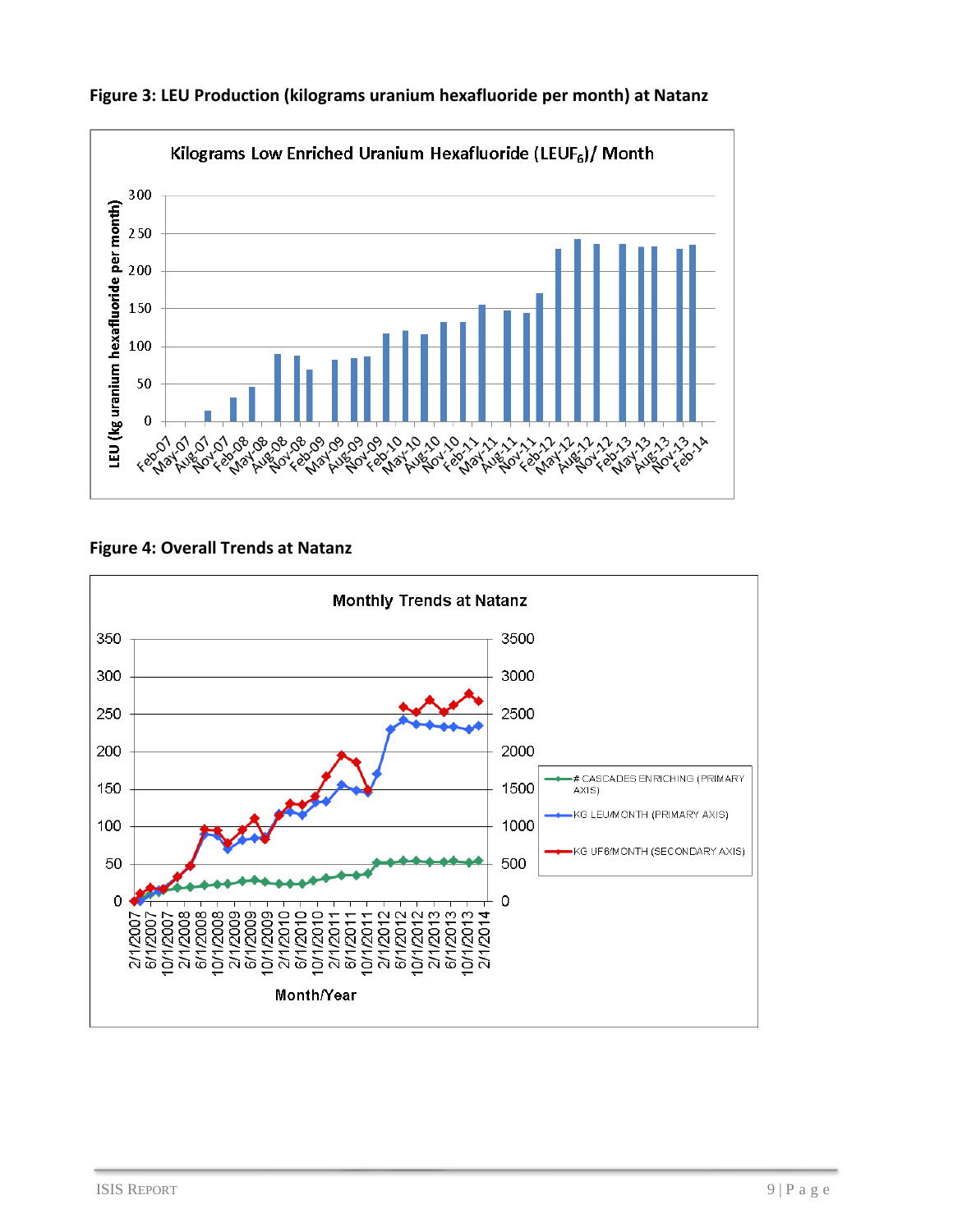

**Figure 5: Cumulative LEU Production at the Natanz Fuel Enrichment Plant**

#### **Figure 6: Annualized SWU at Natanz**

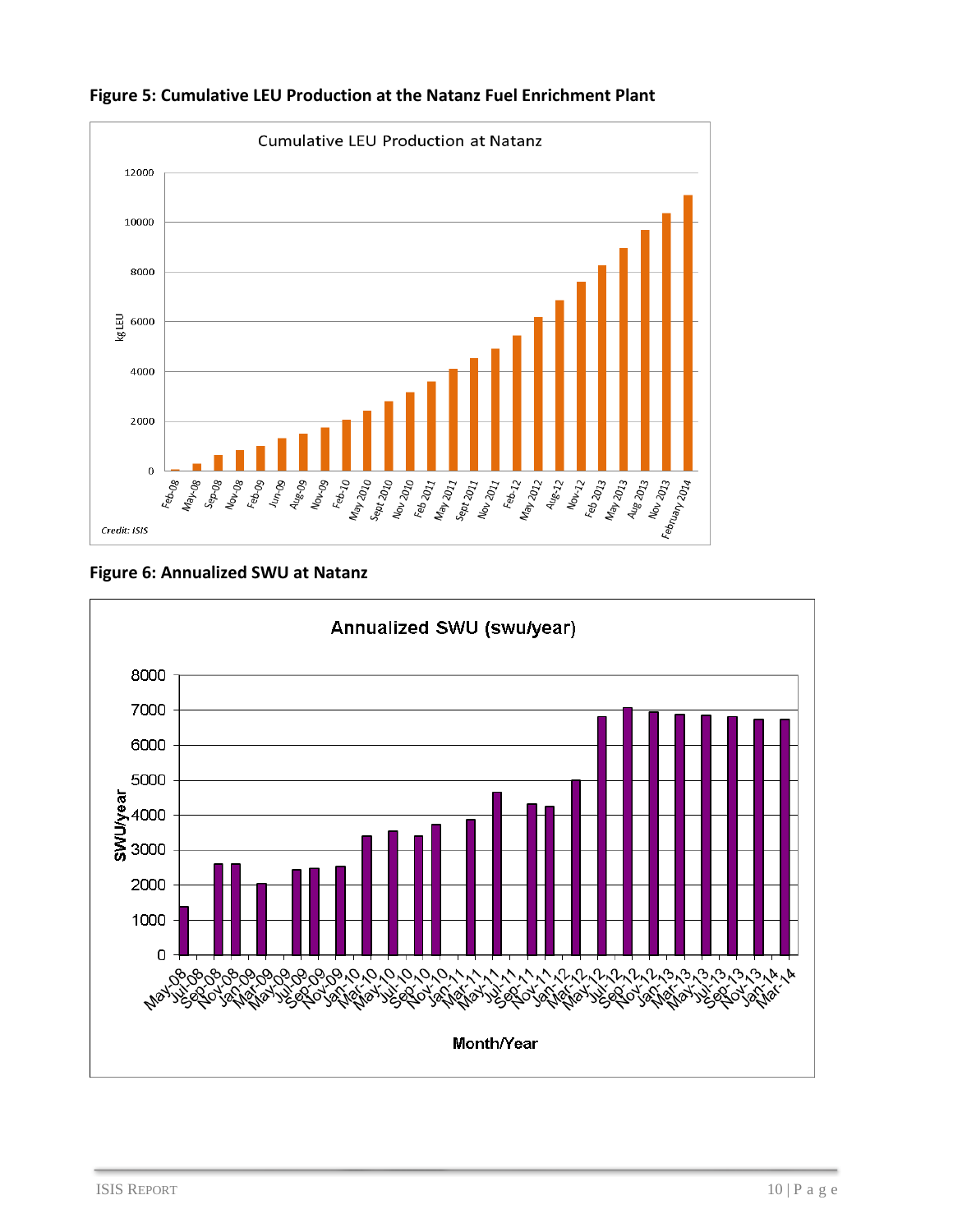**Figure 7: IR-2m Progress at the FEP**



**Figure 8: Total Number of Deployed IR-1 Centrifuges in Iran**

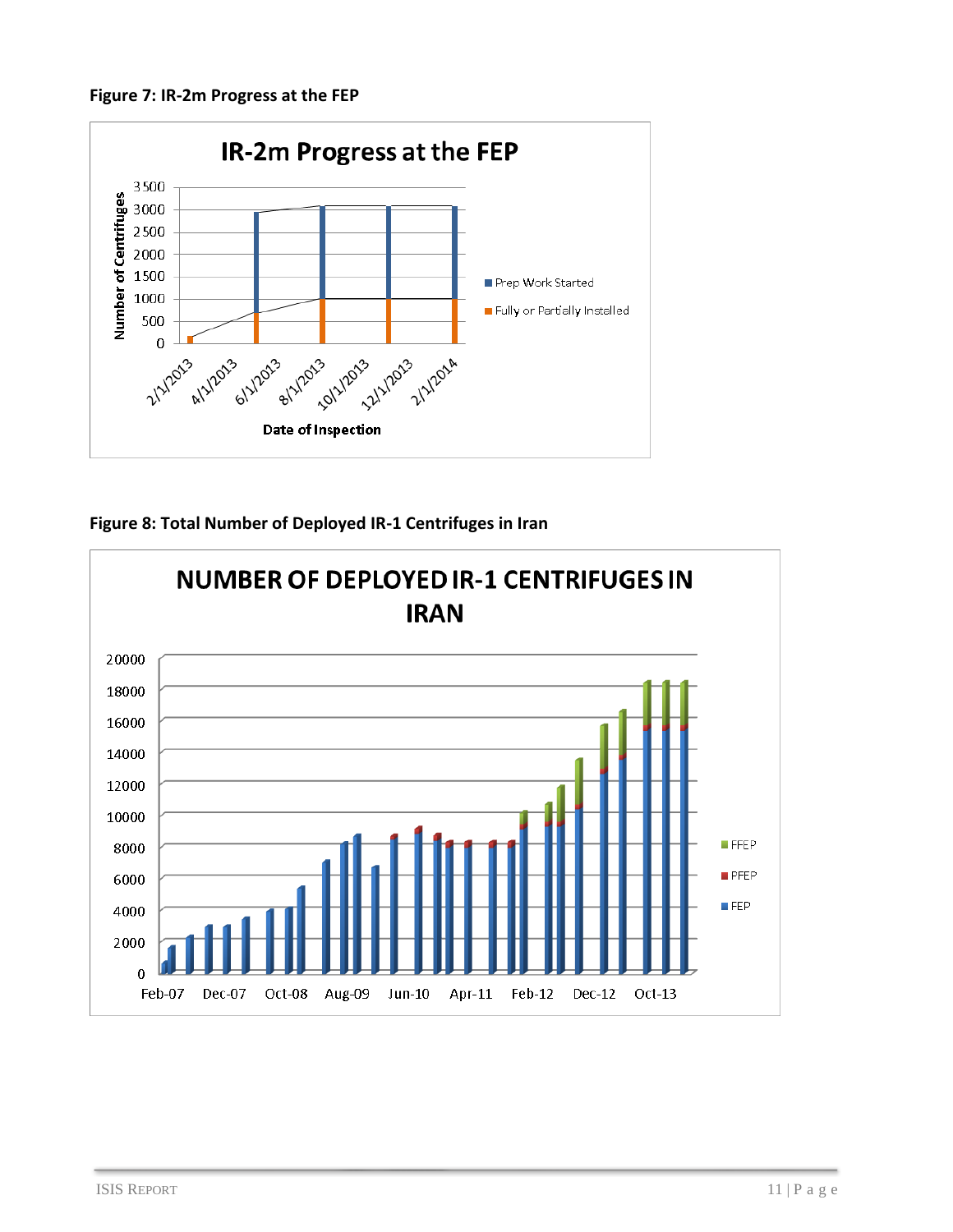

**Figure 9: Cumulative 19.75 Percent Uranium Production in the PFEP and FFEP** 

**Figure 10: SWU/Centrifuge-year at the Fordow Fuel Enrichment Plant and Pilot Fuel Enrichment Plant**

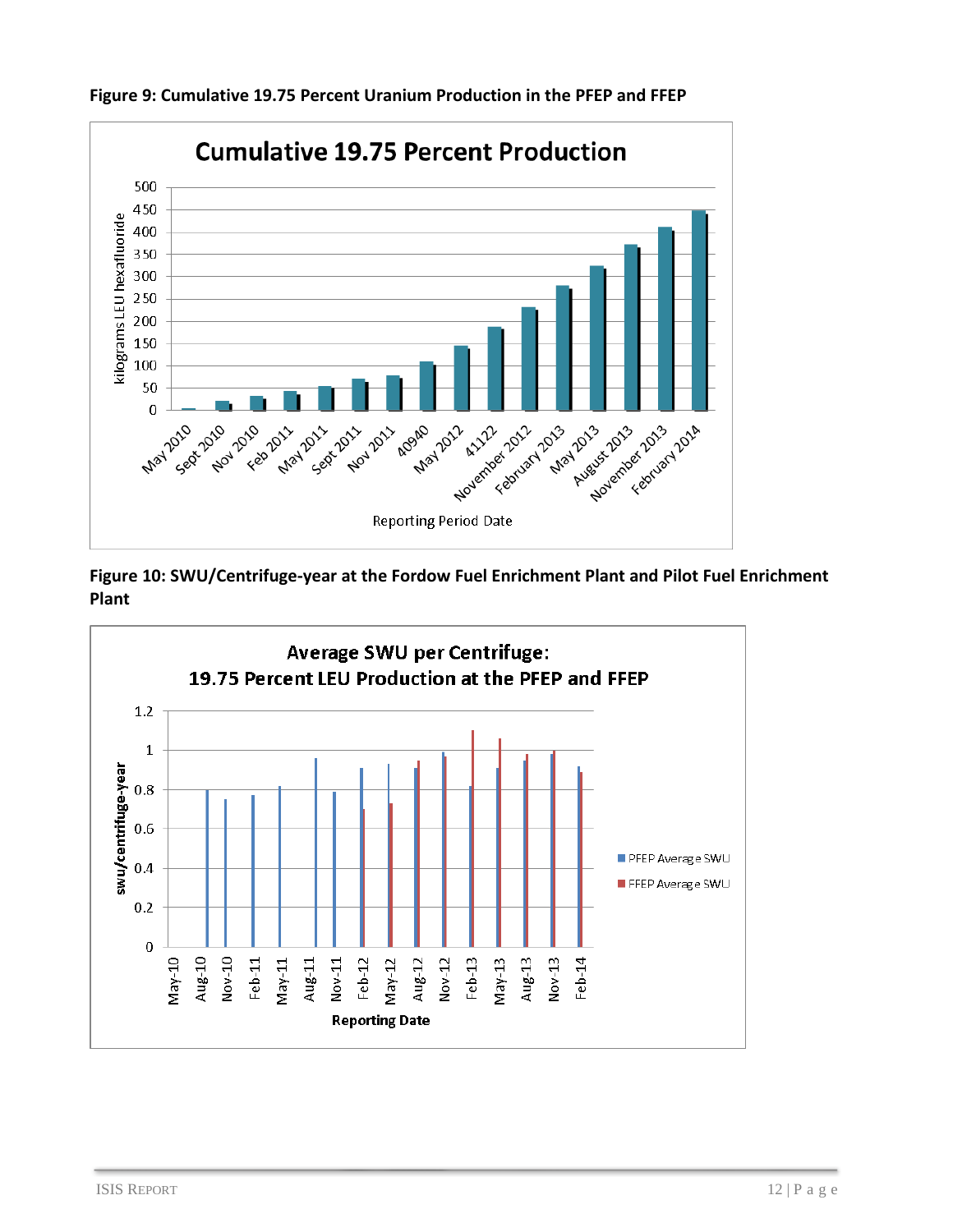

**Figure 11: IR-1 Centrifuges Enriching and Installed at the Fordow Fuel Enrichment Plant**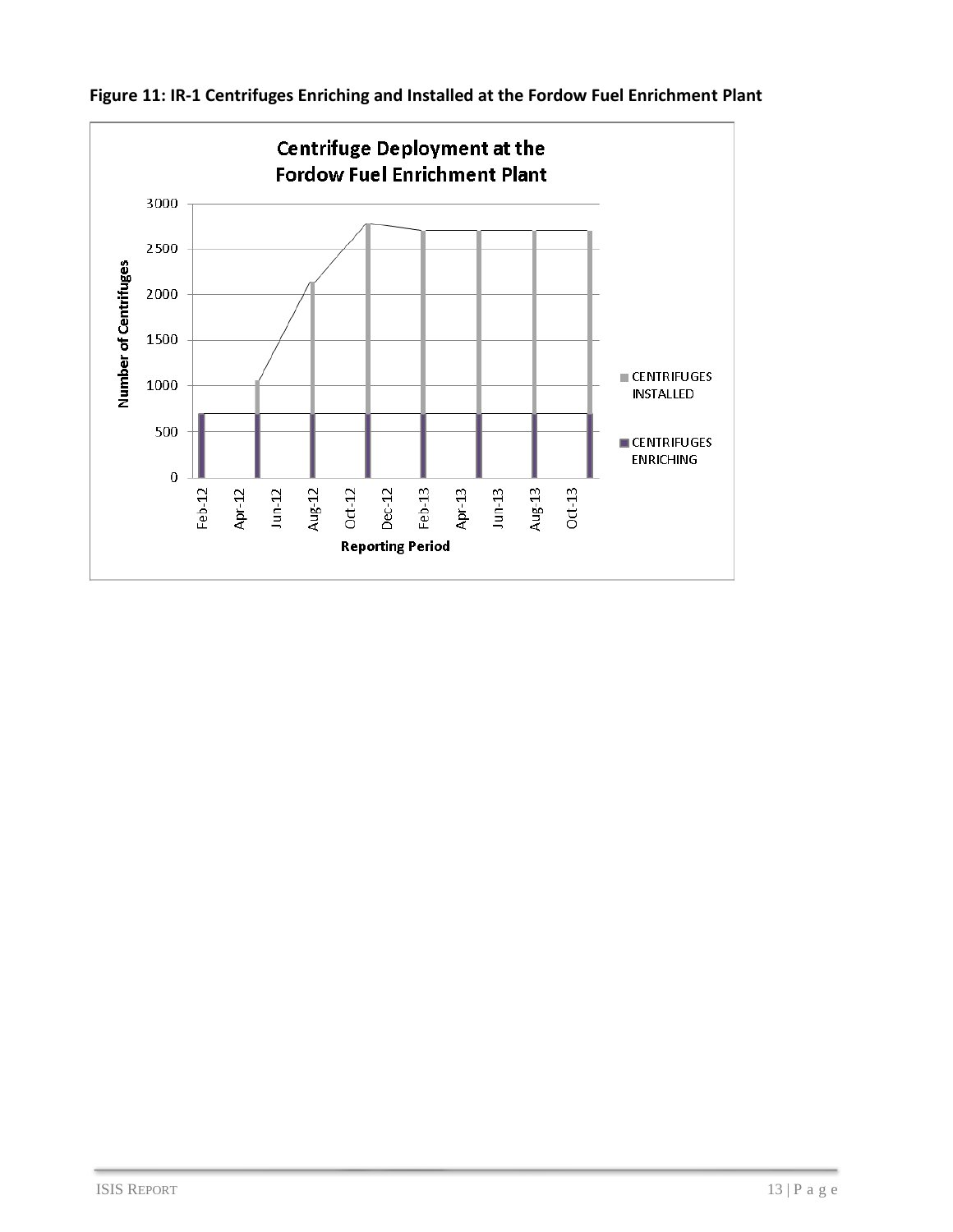#### **Table 1: Minimal Average Separative Capacity of an IR-1 Centrifuge at the FEP**

# **(kg U swu/year-centrifuge)**

| <b>Period</b><br>12/13/2007 - 05/06/2008 | <b>Start of Period</b><br>0.47                            | <b>End of Period</b><br>0.43                                                                  |
|------------------------------------------|-----------------------------------------------------------|-----------------------------------------------------------------------------------------------|
| 05/07/2008 - 08/30/2008                  | 0.80                                                      | 0.69                                                                                          |
| 08/31/2008 - 11/07/2008                  | 0.69                                                      | 0.69                                                                                          |
| 11/08/2008 - 11/31/2009                  | 0.55                                                      | 0.52                                                                                          |
| 02/01/2009 - 05/31/2009                  | 0.62                                                      | 0.49                                                                                          |
| 06/01/2009 - 07/31/2009                  | 0.51                                                      | 0.54                                                                                          |
| 08/01/2009 - 10/30/2009                  | 0.55                                                      | 0.64                                                                                          |
| 11/23/2009 - 01/29/2010                  | 0.88                                                      | 0.92                                                                                          |
| $01/30/2010 - 05/01/2010$                | 0.92                                                      | 0.90                                                                                          |
| 05/02/2010 - 08/06/2010                  | 0.90                                                      | 0.92                                                                                          |
| 08/07/2010 - 10/31/2010                  | 0.99                                                      | 0.78                                                                                          |
| 10/18/2010 - 02/05/2011                  | 0.75                                                      | 0.81<br>(1.0 if 1,000 questionable centrifuges<br>ignored)                                    |
| 02/06/2011-05/13/2011                    | 0.90                                                      | 0.80                                                                                          |
| 05/14/2011 - 08/13/2011                  | 0.74                                                      | 0.74                                                                                          |
| 08/14/2011 - 11/01/2011                  | 0.73                                                      | 0.68                                                                                          |
| 11/02/2011 - 02/04/2012                  | 0.76<br>period. Therefore, these data are likely skewed.) | 0.53<br>(Note: Iran began enriching in approximately 2,600 additional centrifuges during this |
| 02/05/2012 - 05/11/2012                  | 0.77                                                      | 0.77                                                                                          |
| 05/12/2012 - 08/06/2012                  | 0.77                                                      | 0.77                                                                                          |
| 08/07/2012 - 11/9/2012                   | 0.77                                                      | 0.76                                                                                          |
| 11/10/2012 - 02/03/2013                  | 0.75                                                      | 0.76                                                                                          |
| $02/04/2013 - 05/04/2013$                | 0.76                                                      | 0.76                                                                                          |
| $05/05/2013 - 08/16/2013$                | 0.76                                                      | 0.74                                                                                          |
| 08/17/2013 - 11/05/2013                  | 0.74                                                      | 0.76                                                                                          |
| 11/06/2013 - 02/09/2014                  | 0.78                                                      | 0.75                                                                                          |